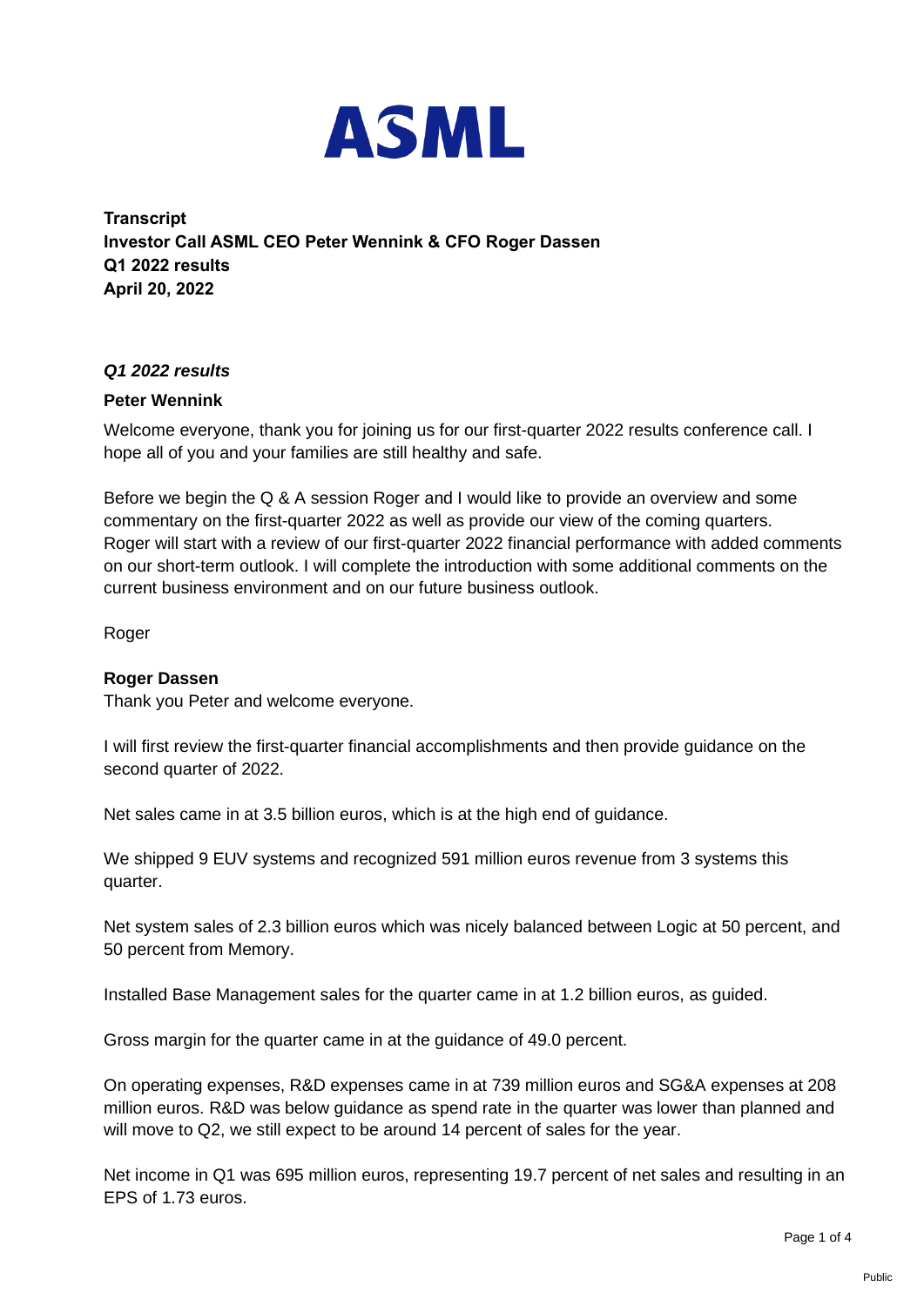

Turning to the balance sheet. We ended the first quarter with cash, cash equivalents and shortterm investments at a level of 4.7 billion euros.

Moving to the order book, Q1 net system bookings came in at 7.0 billion euros, including 2.5 billion euros for 0.33 EUV NA systems and multiple EUV 0.55 NA, EXE:5200 systems. Another very strong DUV order intake of 4.5 billion euros this quarter, reflecting the continued strong demand for advanced and mature nodes. Total net system bookings was driven by Logic with 66 percent of the bookings and Memory accounting for the remaining 34 percent.

With that I would like to turn to our expectations for the second quarter of 2022.

We expect Q2 total net sales to be between 5.1 billion euros and 5.3 billion euros. This excludes around 800 million euros of net delayed revenue for Q2 as a result of more fast shipments at the end of Q2 than at the end of Q1.

We expect our Q2 Installed Base Management sales to be around 1.2 billion euros.

Gross margin for Q2 is expected to be between 49 percent and 50 percent. Relative to last quarter, we expect positive margin impact from higher volume for both EUV and DUV, offset by lower EUV ASP, DUV mix and continued cost pressure in the quarter.

The expected R&D expenses for Q2 are around 790 million euros and SG&A is expected to come in at around 220 million euros.

In the current environment it is also appropriate to address how we may be impacted by rising costs this year. We are not immune to rising costs, there is pressure on labor costs as the global job market for engineers is tight and there is a competition for talent. Costs related to components in the supply chain are also increasing due to higher material costs, including additional fees to secure parts. Transportation costs have increased due to rising fuel costs and changing flight routes. Energy contracts and renewable energy help limit the increased energy cost impact. We clearly see pressure on margins due to these cost increases, which we expect to translate roughly to a 1 percent impact on gross margin for full year 2022. We expect the second half of the year will be strong with expected gross margins of around 54 percent, primarily driven by higher EUV and DUV volume, as well as improved margin from Installed Base business. In summary, we currently expect gross margin to be closer to 52 percent for the full year.

Our estimated 2022 annualized effective tax rate is expected to be between 15 percent and 16 percent.

In Q1 2022, ASML acquired 3.6 million shares for a total amount of around 2.1 billion euros as part of our current program.

With that I'd like to turn the call back over to Peter.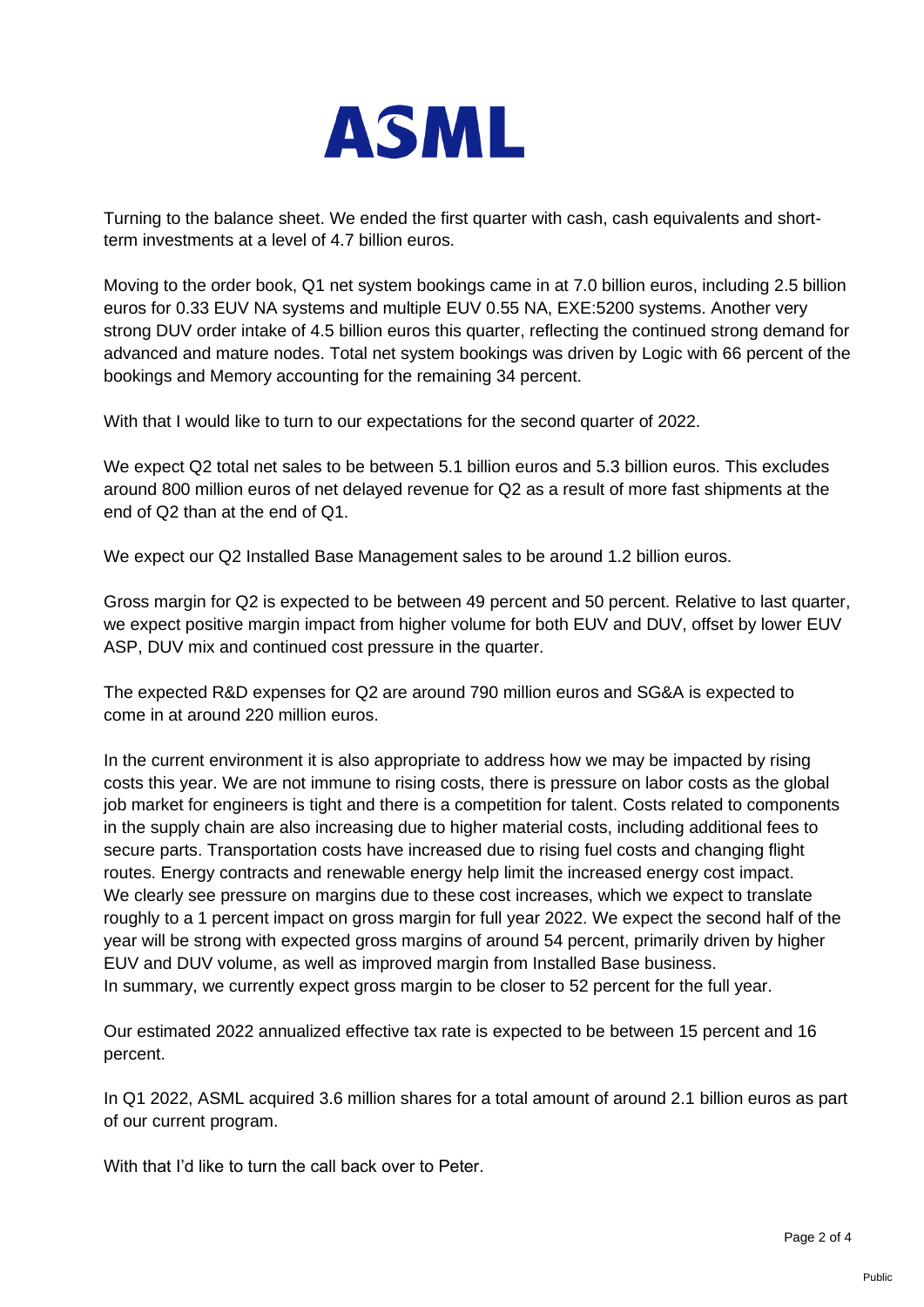

**Peter Wennink**

Thank you Roger.

As Roger has highlighted, revenue and profitability for the quarter came in as guided, with system revenue balanced between Logic and Memory. We expect a step up in sales in Q2, as revenue from fast shipment systems in Q1 will be recognized. While supply chain challenges are still present, we will continue to utilize fast shipments as a means to get systems to customers as soon as possible.

Although the current macroeconomic environment creates uncertainty, we believe the fundamental growth drivers remain intact. We continue to see unprecedented customer demand across all market segments, from both advanced and mature nodes, driving demand across our entire product portfolio. We are running at maximum capacity and expect demand to exceed supply well into next year. Our view of the full year revenue therefore remains unchanged, with year-on-year growth of around 20 percent over 2021. As mentioned last quarter, this 20 percent sales growth does not include the full shipment value of systems output this year due to a number of fast shipments which will result in delayed revenue into 2023.

For our EUV business, we still expect to ship around 55 systems this year. As we plan to do fast shipments on a number of these systems, including systems in Q4, we expect some revenue to be deferred to 2023. This translates to an expected EUV system revenue of around 7.8 billion euros this year.

In our DUV and Applications business, we expect significant growth in both immersion and dry systems, as well as continued demand for metrology and inspection systems. In addition to advanced nodes, we see growing demand for DUV systems supporting mature market segments such as analog, power and sensors. These market segments are part of the secular growth drivers in support of the digital infrastructure which includes automotive and green energy applications. We expect revenue growth of over 20 percent for non-EUV system revenue.

For the Installed Base Management business, service revenue will continue to scale with the growing installed base of systems. Customers continue to look at all methods to add wafer capacity, including productivity upgrades. In these times of very high fab utilization, some of these upgrades are hardware intensive and require systems to be taken offline for installation. Therefore, available system time will dictate their ability to install these types of upgrades. As we mentioned in previous quarters, the quickest way to add wafer capacity is to install software productivity packages. These upgrades require less system downtime and have now been installed in most of our customers' fabs. We currently expect 2022 installed base revenue to be up around 10 percent year-on-year.